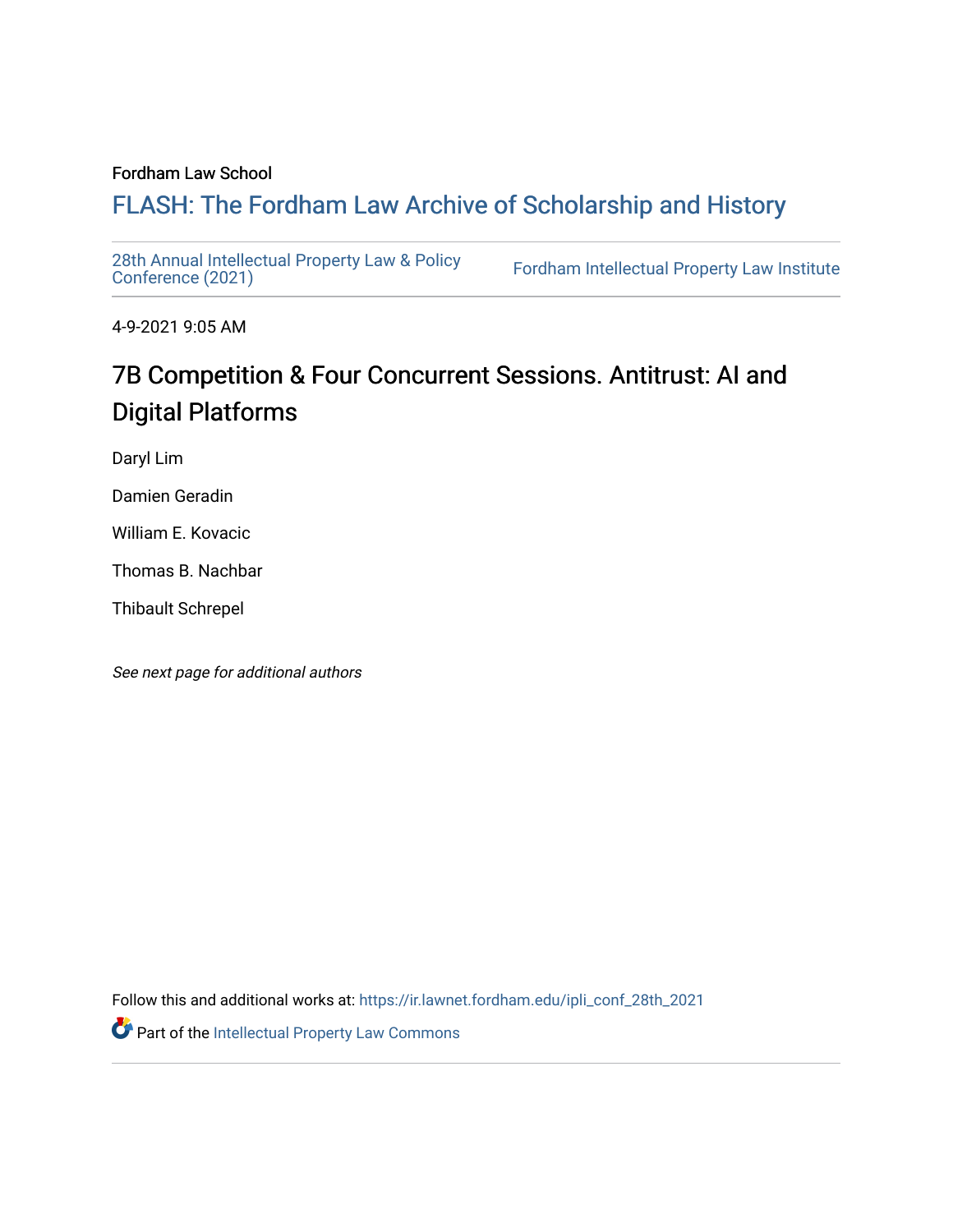#### Authors

Daryl Lim, Damien Geradin, William E. Kovacic, Thomas B. Nachbar, Thibault Schrepel, Charlotte Slaiman, and Angela Zhang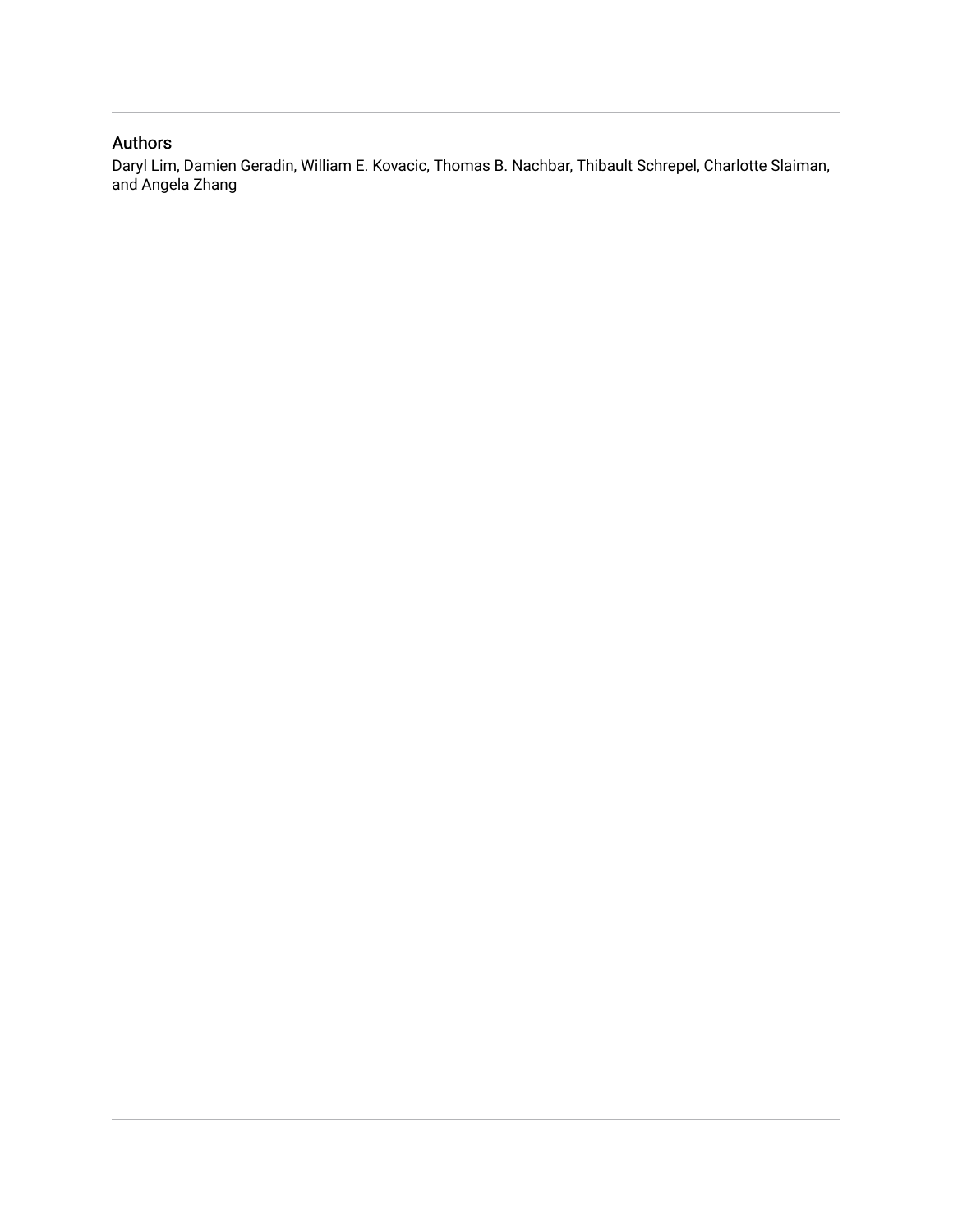#### **Emily C. & John E. Hansen Intellectual Property Institute**

### **TWENTY-EIGHTH ANNUAL CONFERENCE INTERNATIONAL INTELLECTUAL PROPERTY LAW & POLICY**

*Friday, April 9, 2021 – 9:05 a.m.*

## **SESSION 7: COMPETITION & FOUR CONCURRENT SESSIONS**

*7B. Antitrust: AI and Digital Platforms*

*Moderator:* **Daryl Lim** *UIC John Marshall Law School, Chicago*

> *Panelists:* **Damien Geradin** *Geradin Partners, Brussels*

**William E. Kovacic** *The George Washington University Law School, Washington, D.C.*

> **Thomas B. Nachbar** *University of Virginia, School of Law, Charlottesville*

**Thibault Schrepel** *Utrecht University, Utrecht; Stanford University's CodeX Center, Stanford*

> **Charlotte Slaiman** *Public Knowledge, Washington D.C.*

**Angela Zhang** *University of Hong Kong, Faculty of Law, Hong Kong*

\* \* \*

DARYL LIM: Welcome everybody. In these strange times, it's always difficult to say good morning or good afternoon but wherever you are welcome. This is the session that is always a little bit of an outlier but one that has always been important and perhaps more than ever is one that IP lawyers should be thinking about. We're very pleased to have with us a group of distinguished panelists, which I'll be introducing momentarily. Just a couple of words about the format. It's going to be pure discussion. We have 60 minutes between us, and we invite the audience to feed us your questions. Whenever you think that you have a question, and we'll get to them not necessarily at the end but even in between if there's an appropriate juncture. With us today we have– I'll just go in the order that you appear in the program.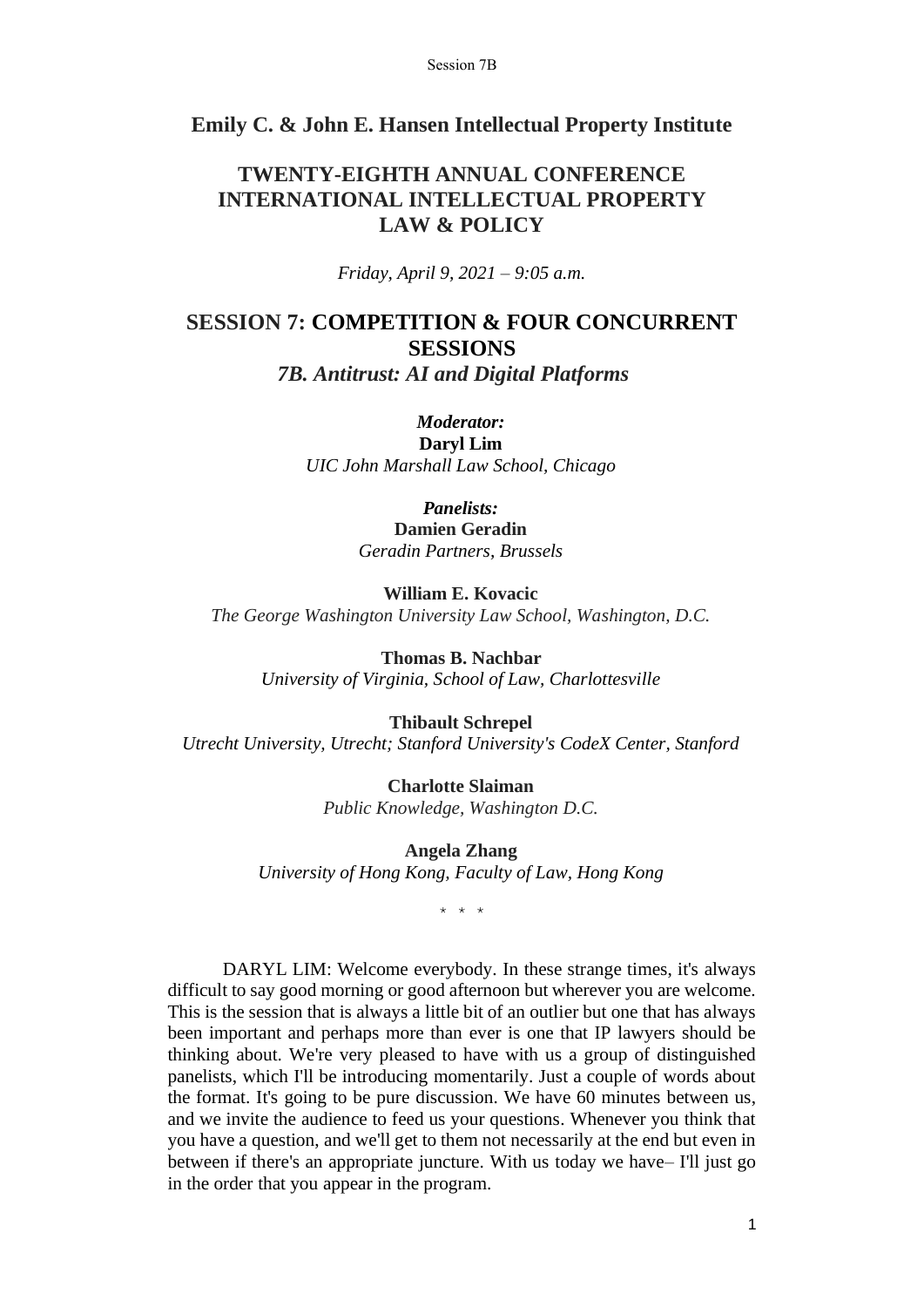Damien Geradin from Geradin Partners, Brussels. Bill Kovacic at GW and former chair of the  $FTC<sup>1</sup>$ . Tom Nachbar from the University of Virginia. Thibault Schrepel, Utrecht and Stanford. We have Charlotte Slaiman from Public Knowledge and Angela Zhang from HKU. Welcome, everybody. Just before we started, we were musing about war and peace and I thought that might actually be quite an appropriate way to think about where we are with antitrust law. We're going to be talking about two big themes today: digital platforms and artificial intelligence. In a way, it not just bridges the session that we've had before but the session that will come afterwards. It also, I think, fits very nicely into an international IP conference like this because the very nature of what we'll be discussing transcends borders.

Let's start with the question of digital platforms and in particular, the issue of consumer welfare. Consumer welfare is for those of you unfamiliar with the doctrines in antitrust law really is the cornerstone of what drives a lot of what happens in antitrust law but what is consumer welfare and how should we think about it in this brave new world of digital platforms? Let's start with Tom.

THOMAS B. NACHBAR: Oh, well, thanks so much, and thanks for having me today. I'm really looking forward to this conversation and I'm excited by the discussion format because what I have to say about consumer welfare is to some extent a question. Consumer welfare is being held up today I think as an impediment really to a lot of antitrust reform. This idea for those who are unfamiliar with it we I'll lay it out a little bit but its place in modern antitrust law is largely attributed to Robert Bork and his book *The Antitrust Paradox.*<sup>2</sup> I kind of have a view on what consumer welfare is but what's most interesting to me about consumer welfare is I think it's become or the consumer welfare standard in antitrust I think is that it's become a placeholder. It's become a placeholder both for I think a set of policies or a set of approaches that courts take.

It's also become a placeholder for an impediment to a set of policies or a set of positions that courts might take. I was actually hoping to open the discussion a little bit to how the other panelists perceived the consumer welfare standard. I'm familiar with some of your all's work so I know where some of you are coming from on this, but I think it might be helpful to talk about it a little bit. To get this started, my own view on consumer welfare is that or the standard I should say is that it basically requires those who would invoke the antitrust law to explain how a particular restraint or practice has an effect on consumers. At the time that it was really first or pushed in its modern form that was in response to a set of antitrust standards that really emphasized more heavily the role of competitors in the sort of antitrust ecosystem. I'm curious to hear how others think about the consumer welfare standard and how much work they think that it's doing in today's antitrust debates in specifically with regard to platforms. I don't know–

DARYL LIM: Tom, why don't you pick someone?

THOMAS B. NACHBAR: Why? I was going to say I didn't want to have

DARYL LIM: You should be well versed as a professor.

to–

<sup>&</sup>lt;sup>1</sup> Federal Trade Commission.

<sup>2</sup> ROBERT H. BORK, THE ANTITRUST PARADOX (2d ed. 1993).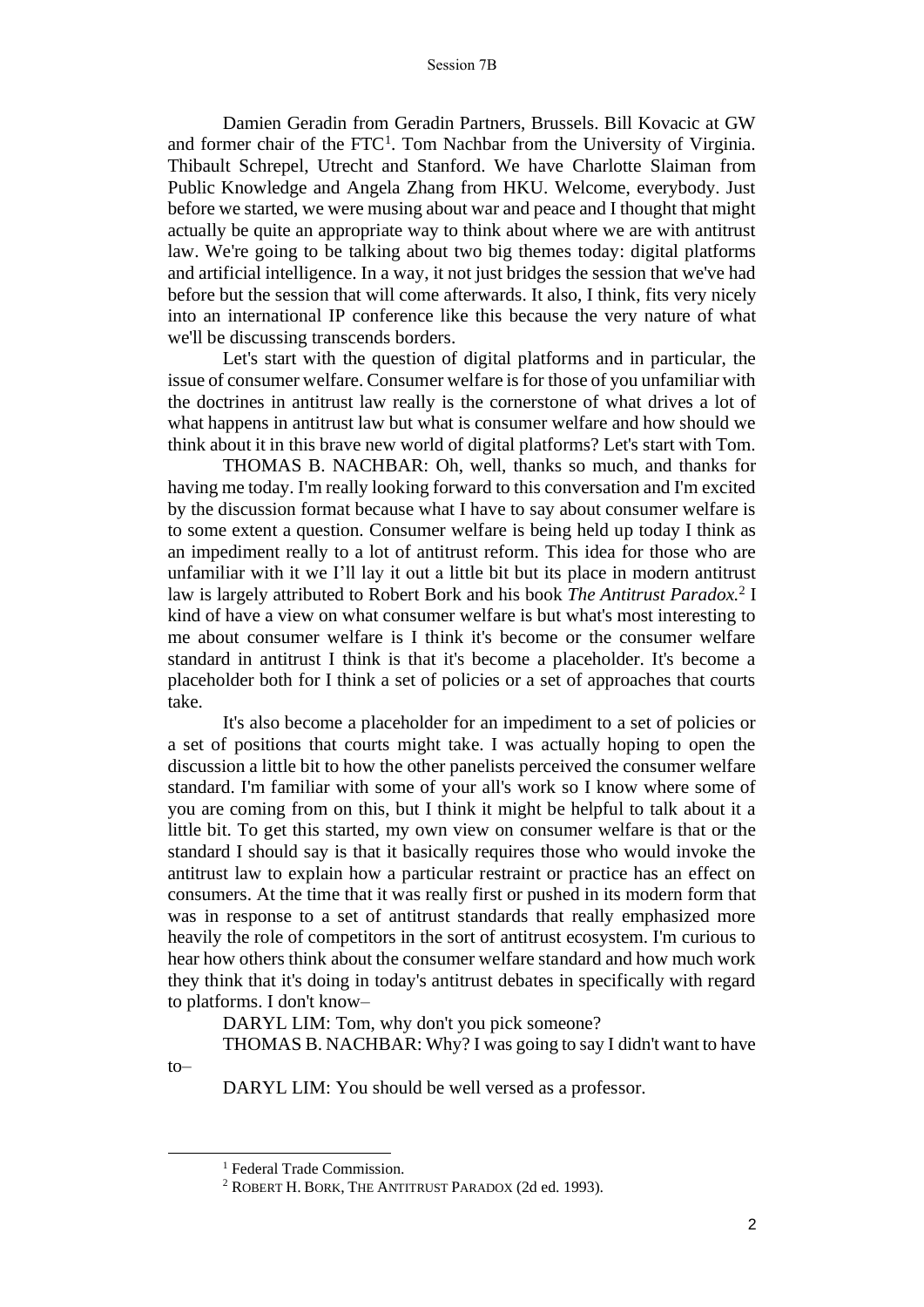THOMAS B. NACHBAR: At picking someone? Bill, what do you think about consumer welfare? I'm going to pick someone who's easy because I already have some sense of Bill's views on consumer welfare.

WILLIAM E. KOVACIC: Thank you, Tom and thank you, Daryl, and most of all Hugh for the wonderful opportunity to participate in the discussion. I can't say enough about what Hugh has done in building a forum over the decades for conversation and discussion. I admire him so much for doing it. I think a difficulty in the modern debate is that consumer welfare carries a lot of baggage with it. It is a beguiling phrase which was deliberately chosen for its facial attractiveness but everything depends on what it means. I can give you a sense of what I think it has not meant in practice. It has not meant a singleminded focus on price and output effects.

There've been so many instances in the last 40 years in which competition agencies and courts have given effect to innovation-related concerns, for example, and indeed at times have taken into account distortions in labor markets that would ultimately affect consumers. I suspect a further difficulty here is that it is associated in modern discourse so completely with the views of Robert Bork and the Chicago school that it obscures other forces at the time that are focused attention on the consumer interests. Ralph Nader's group in the early 1970s said again and again that competition law should take into account consumer interests. Everything depends, as Tom was saying, on how we define the term.

I would certainly think that if you looked at what agencies have done and what courts have done, the concept as a goal, a focal point for enforcement has to encompass the interests of consumers in innovative markets in qualityprice effects to be sure but also all other market distortions that ultimately undermine the consumer interest. I think that one thing that does stand out though is that in the modern debate, those who call for a transformation of the system want that view of competition, want to be repudiated completely.

A telling example is the House Majority Staff Report<sup>3</sup> prepared under the aegis of the House Subcommittee on Antitrust in the Senate Judiciary Committee. It has a paragraph that says we want a broader concept known as basically citizen welfare that looks at the interests of individuals, not just as buyers of goods and services, but as residents of local communities.<sup>4</sup> As entrepreneurs, as employees, in small and medium enterprises with a stake in decentralization of authority as a means of preserving democracy itself. That would bring us back in many ways to a more egalitarian view expressed in Supreme Court decisions in particulargv in merger cases in the 1960s that would change the focus of what we do.

I feel a disappointment in the modern debate that consumer welfare is so often associated just with price and output effects. I don't think that's what's happened but the critics have even a broader conception would certainly take us to a much greater concern with the disappearance of individual entrepreneurs perhaps in the view that in the long term that hurts consumers as well.

DARYL LIM: All right. Thanks, Bill. Now, let's segue that to what does consumer welfare mean in terms of understanding what's going on with digital platforms, and Bill I think alluded to that when he talked about

<sup>3</sup> SUBCOMM. ON ANTITRUST, COMM. AND ADMIN. LAW OF THE COMM. ON THE JUDICIARY, INVESTIGATION OF COMPETITION IN DIGITAL MARKETS (2020).

<sup>4</sup> *Id.* at 391.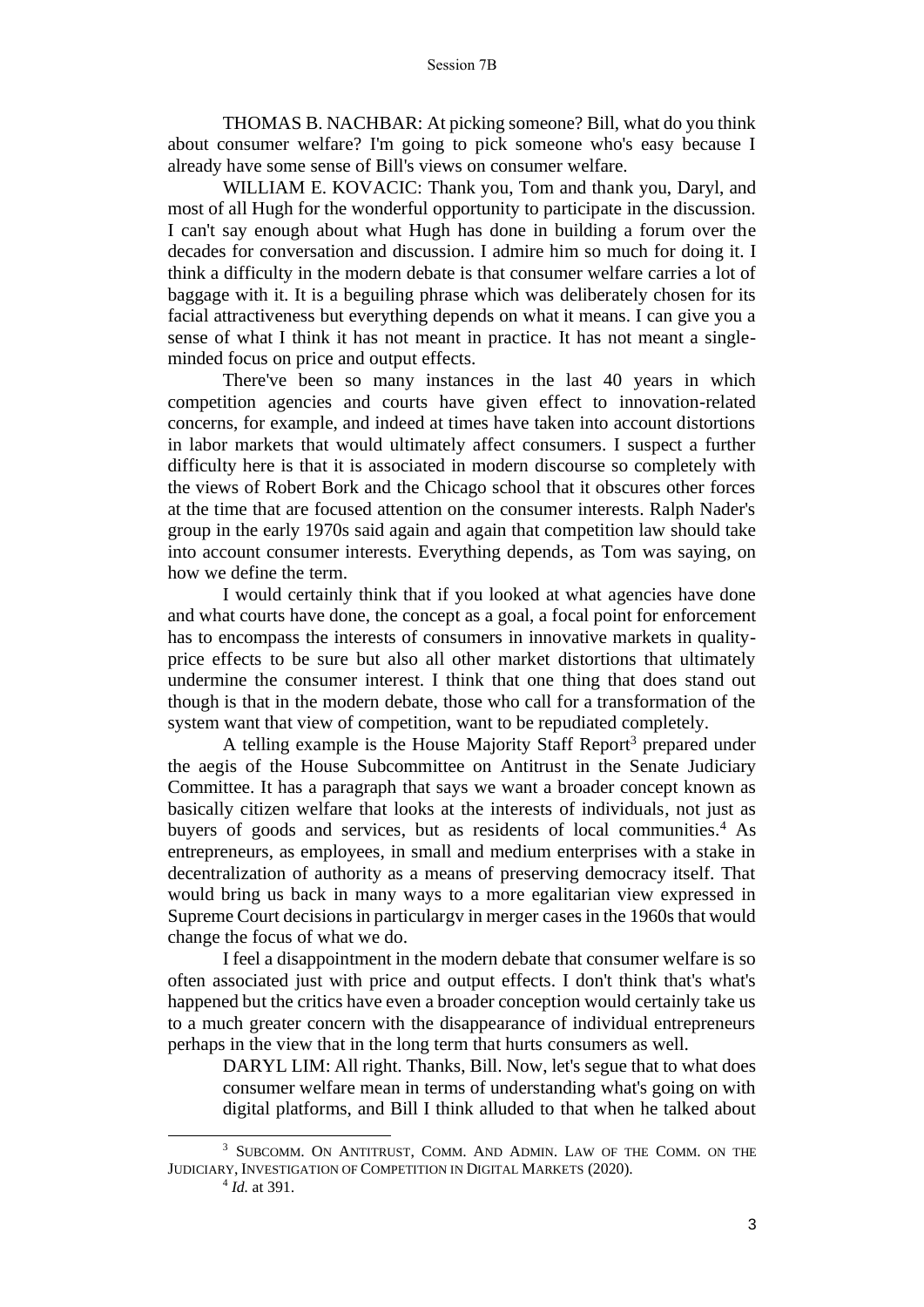the report, but let's bring that front and center. How does consumer welfare inform your view of what should be done with digital platforms, if at all?

THOMAS B. NACHBAR: Darryl, is that open to the panel as all? DARYL LIM: Yes, it is.

CHARLOTTE SLAIMAN: I think it's important to bring in here how the consumer welfare standard has figured into, in particular, the Facebook case that the FTC has brought against Facebook for their alleged antitrust violations.<sup>5</sup> I agree with Bill's description of the consumer welfare standard. In reality, it is not limited to consumer prices– it is supposed to include innovation. It is supposed to include product quality but I think there is a lot of truth to the concerns that the courts have been overly focused on consumer prices.

Whether that is due to the consumer welfare standard or whether that is due to the fact that it's easier to do this complex economic modeling that we've become so reliant on when you're looking at consumer prices than innovation. Innovation can be really hard to quantify but it's so, so important. We saw Facebook in their motion to dismiss to the FTC case, arguing that because their product is free to consumers, that they can't be monopolizing. <sup>6</sup>

I think that I sure hope that the court does not adopt that position. The FTC was very clear that non-price markets can still be subject to the antitrust laws. There are real quality concerns that we have about Facebook's product or consumers may be paying with their data and their attention. These products are not really free. Seeing that argument in such an important forum is concerning and I want to make sure that, that sort of confusion is not taking root. I do think this is one of the areas that Congress should be looking at, for reforming the antitrust laws.

DARYL LIM: Charlotte, let me follow up on with a couple of questions. When you talk about data and product quality, what is the harm to consumers?

CHARLOTTE SLAIMAN: Yes. I think if consumers really had choice, if Facebook was pushed by competition to be more clear about how they are treating users' data, we would have better privacy on Facebook. Instead, people's data is being used in ways that they are not aware of. Then, when they find out, they are really not happy about it. There have been some high-profile, particular scandals but even just the day-to-day use of the data to target ads in what appear to be very effective and manipulative ways. I think there's still some empirical question about how effective targeted ads really are?

I think in a competitive environment, where companies really were clear about what their privacy policies were in a way that consumers could actually understand, there would be a higher quality product. There would be better privacy and there isn't. I think that's because of the lack of competition.

DARYL LIM: All right. Next, I want you to comment on something that Bill mentioned, which is citizen welfare. Is what you're advocating more like citizen welfare than what we have traditionally thought of as consumer welfare?

CHARLOTTE SLAIMAN: I don't think we need to go that far in order to make real improvements here. I think reiterating the importance of these other

<sup>5</sup> Fed. Trade Comm'n v. Facebook, Inc., No. CV-3590 (JEB), 2021 WL 2643627 (D.D.C. June 28, 2021).

<sup>6</sup> Memorandum in Support of Facebook, Inc.'s Motion to Dismiss FTC's Complaint at 2, Fed. Trade Comm'n v. Facebook, Inc., No. CV-3590 (JEB), 2021 WL 2643627 (D.D.C. June 28, 2021).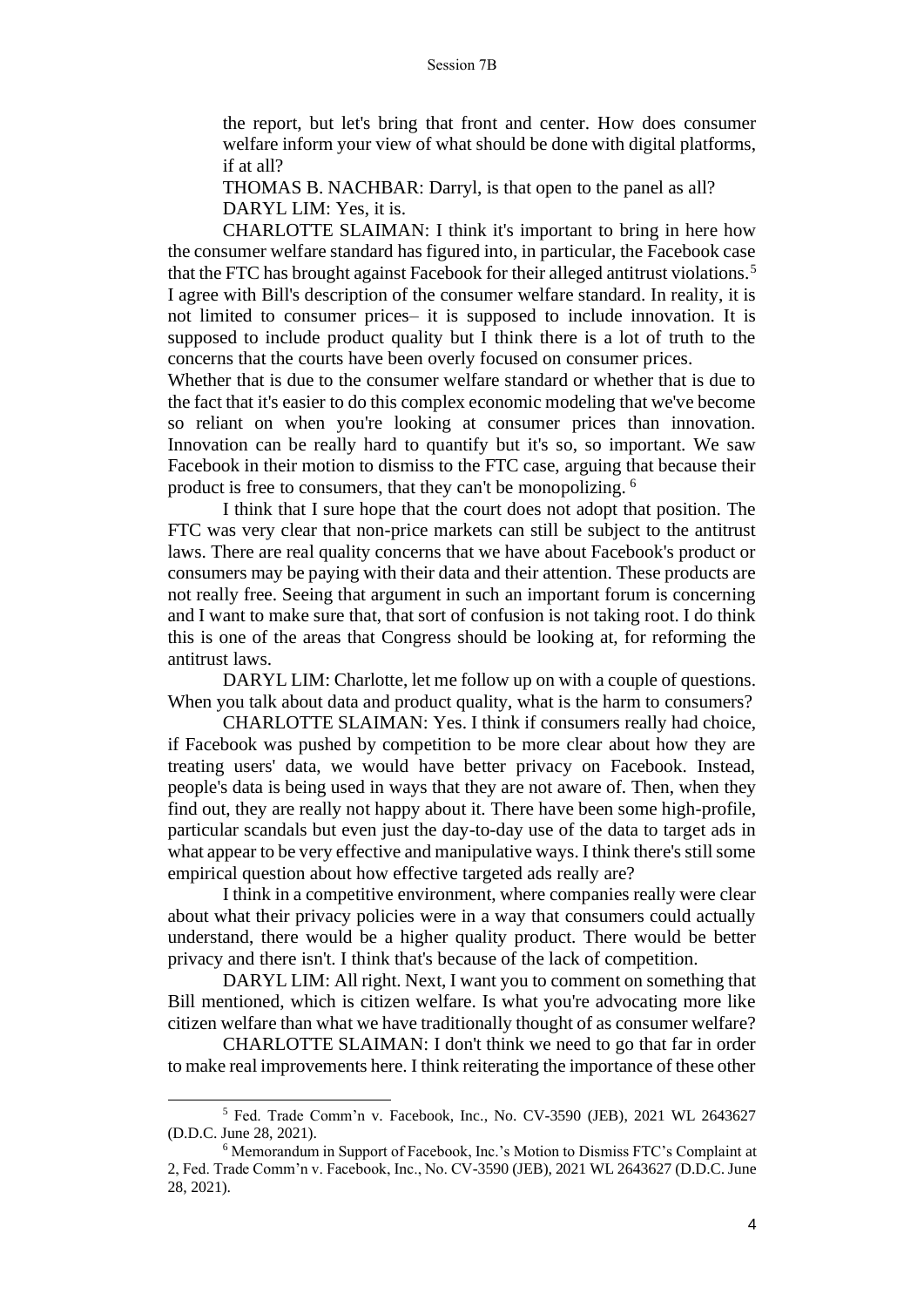categories that I think are already part of consumer welfare. Innovation, in particular. Bill mentioned that there have been cases brought about innovation harms, and I think that's right. I can't think of cases that have been only about innovation. I'm confident that Bill knows a lot better than I do. Maybe you know some cases. I can't think of any cases that have been only about innovation.

Innovation is often a part of the case that also has price effects or also has quality effects. I do think innovation is being left out. One of the legislative proposals in Congress that I've been really impressed with is Senator Klobuchar's antitrust reform package<sup>7</sup> that was introduced this Congress. It is more about changing presumptions, to make it easier for enforcers to bring a case. I think that's the way forward.

DARYL LIM: We're going to talk about the Klobuchar bill in just a moment, but I want to invite the panelists just weigh in if you have any thoughts on what's been said so far.

DAMIEN GERADIN: What I wanted to say is that I think this consumer welfare debate is very much an American one. We've seen the focus of a lot of discussion in the US. In Europe, we hardly speak about it, especially when it comes to platforms. I think that we understand consumer welfare as very broad in nature. Not at all, only concerned with prices. I think that it's really, I wouldn't say it's a non-issue, because it comes from time to time in discussions. But those in favor of more antitrust enforcement with respect to platforms do not consider the consumer welfare standard has been an obstacle of any kind. I think we've got other issues but not this one.

DARYL LIM: Follow up to that, Damien. To what extent do you think this dichotomy–if you like– the tension that we see in the US is a product of the legacy of the Chicago School? How that perhaps has not been quite as evident in places like Europe?

DAMIEN GERADIN: Yes, that's perhaps the case. I think Europe is different in the sense that we've had quite a lot of antitrust enforcement. Especially when it comes to abuse of a dominant position, there have been multiple cases. Whereas in the United States, if you look at it, there hasn't been much since Microsoft. Is it because the focus is on consumer welfare or on excessively narrow issues? Perhaps. When I read some decisions, American decisions such as for example, the Court of Appeals decision in FTC versus Qualcomm,<sup>8</sup> I tend to think we operate in different worlds in many ways.

I think that competition law is broader in Europe, definitely when it comes to single-firm conduct. Perhaps, it's still the influence of the Chicago School that is stronger in the US. I don't know but definitely in Europe, there has been more enforcement. As I will say in a moment when we turn to Europe, a lot of unsuccessful enforcement's as well in the sense that we have infringement decisions but in practice they haven't changed anything at all. This is why we're moving away from antitrust, not because it's too narrow but because it's largely ineffective to deal with platforms. We're moving to regulation by and large.

DARYL LIM: All right. Thanks, Damien. Angela?

ANGELA ZHANG: We in China have been watching this debate in the United States about consumer welfare and have asked, what is the proper standard to use? I actually watch with trepidation from a Chinese perspective

<sup>7</sup> Competition and Antitrust Law Enforcement Reform Act of 2021, 117th Cong. (2021).

<sup>8</sup> Fed. Trade Comm'n v. Qualcomm Inc., 969 F.3d 974 (9th Cir. 2020).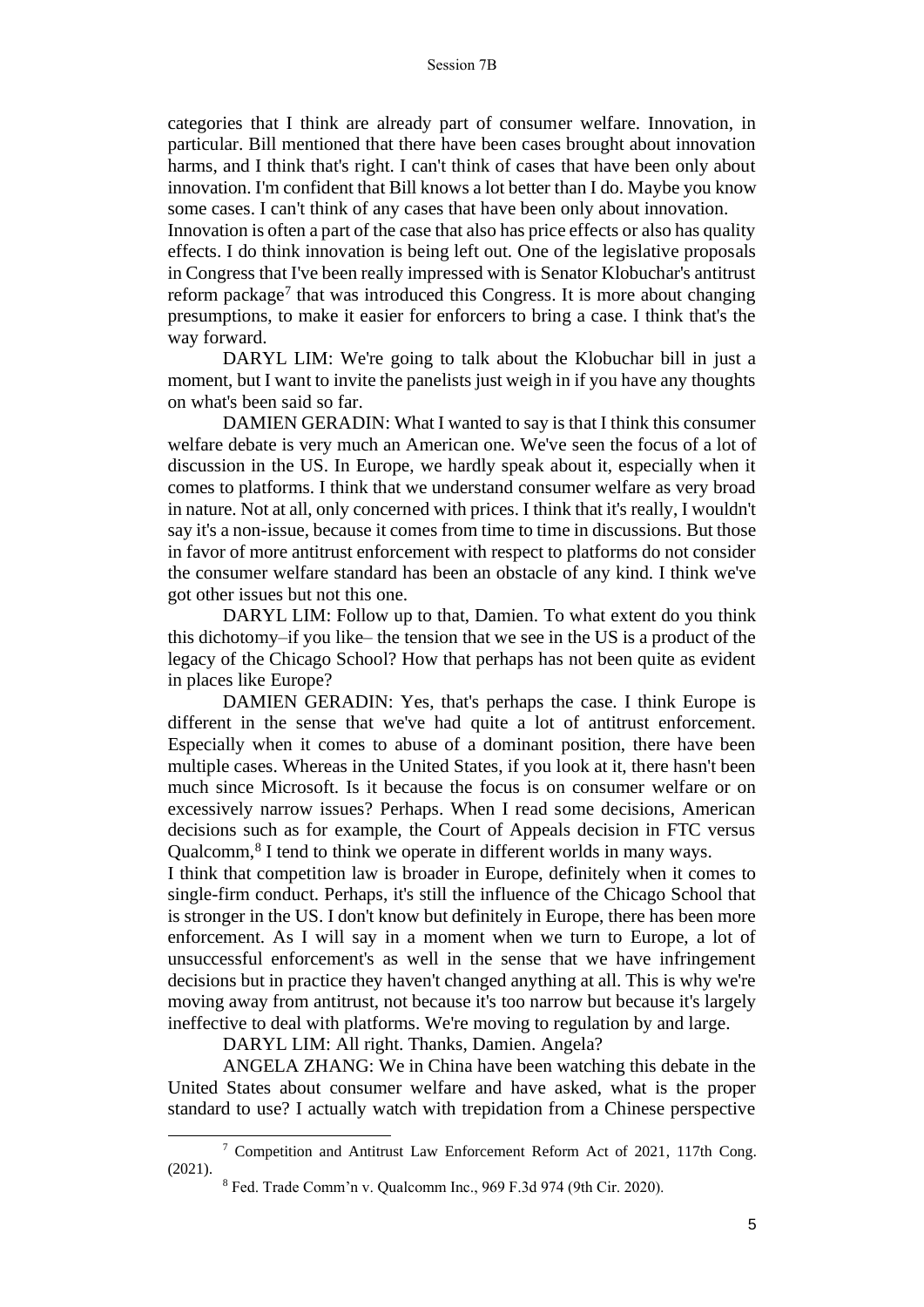because as you know in China, the antitrust enforcement is seldom subject to judicial reveal. Everything is internalized. When I'm talking about administrative enforcement, it's internalized within the bureaucracy already.

Now, if you change the consumer welfare model, which was originally based on price effects, to some other standard which seems more elastic and more open-ended, and more flexible for the agency to use, I'm just concerned about this kind of abuse of administrative power in the Chinese context because at least right now we have something to start with, to start assessing. And so that companies have an idea when they ask, "How do I do compliance?" Once you completely shift the model, then the whole thing becomes very arbitrary. I do share sympathy with the concern that our distinguished panelists have with regard to Big Tech, and in China, we face very similar issues as well.

DARYL LIM: A little bit more though since we have you on the spotlight, tell us about why is it that all of a sudden you see vigorous enforcement action against its own homegrown tech giants and what is it really concerned about, the Chinese government?

ANGELA ZHANG: For those of you who follow what's going on in China, it all started from a controversial speech that Jack Ma made back in October last year<sup>9</sup> in Shanghai in which he made some remarks that criticized Chinese financial regulation which directly, irked some of the top leadership in China. As a result, you saw a sudden change in attitude toward Big Tech since that speech. Ant Group, which was the world's largest FinTech company, which was supposed to launch the largest  $IPO<sup>10</sup>$  ever, actually had to suspend its IPO at the very last minute. Then, the Chinese financial regulators also issued new draft rules, tightening FinTech regulation in China.<sup>11</sup>

Then you saw the antitrust regulator, jump onto the bandwagon and start tightening regulation by issuing draft guidelines and tackling the platforms followed by investigation into Alibaba. I believe the recent trigger of this scrutiny has to do with this kind of policy shift directed from the top leadership. This is something very different from what you'd have observed before because before it had mostly been driven by bottom-up efforts, but now this is the first time I observed a very clear policy signal from Beijing to exert greater control over this area. Obviously from the standpoint of an antitrust regulator, they see this as a very exciting opportunity to step out into the policy limelight.

As you know, since 2016, Chinese antitrust has been relatively quiet and we don't often see any very big cases like Qualcomm. It's not because we haven't had issues before. There have been continuous complaints about the exclusionary conduct in other tech firms like Alibaba and Tencent, but there have not been any penalty decisions imposed on these companies. One important reason has to do with the fact that, as this antitrust agency is an agency within the larger ministry, it is subject to a lot of bureaucratic constraints, and it wasn't sure at the time where to stand in terms of regulating the Chinese domestic tech giants.

<sup>&</sup>lt;sup>9</sup> Jack Ma, Bund Finance Summit Speech (Oct. 24, 2020) (translated transcript available at https://interconnected.blog/jack-ma-bund-finance-summit-speech/).

<sup>&</sup>lt;sup>10</sup> Initial public offering.

<sup>&</sup>lt;sup>11</sup> Guānyú píngtái jīngjì lǐngyù de fǎn lǒngduàn zhǐnán (zhēngqiú yìjiàn gǎo) (关于平

台经济领域的反垄断指南(征求意见稿)) [Antitrust Guidelines on the Platform Economy (Draft for Comments)] (promulgated by the State Admin. for Mkt. Regulation, Nov. 20, 2020, available at http://www.samr.gov.cn/hd/zjdc/202011/t20201109\_323234.html).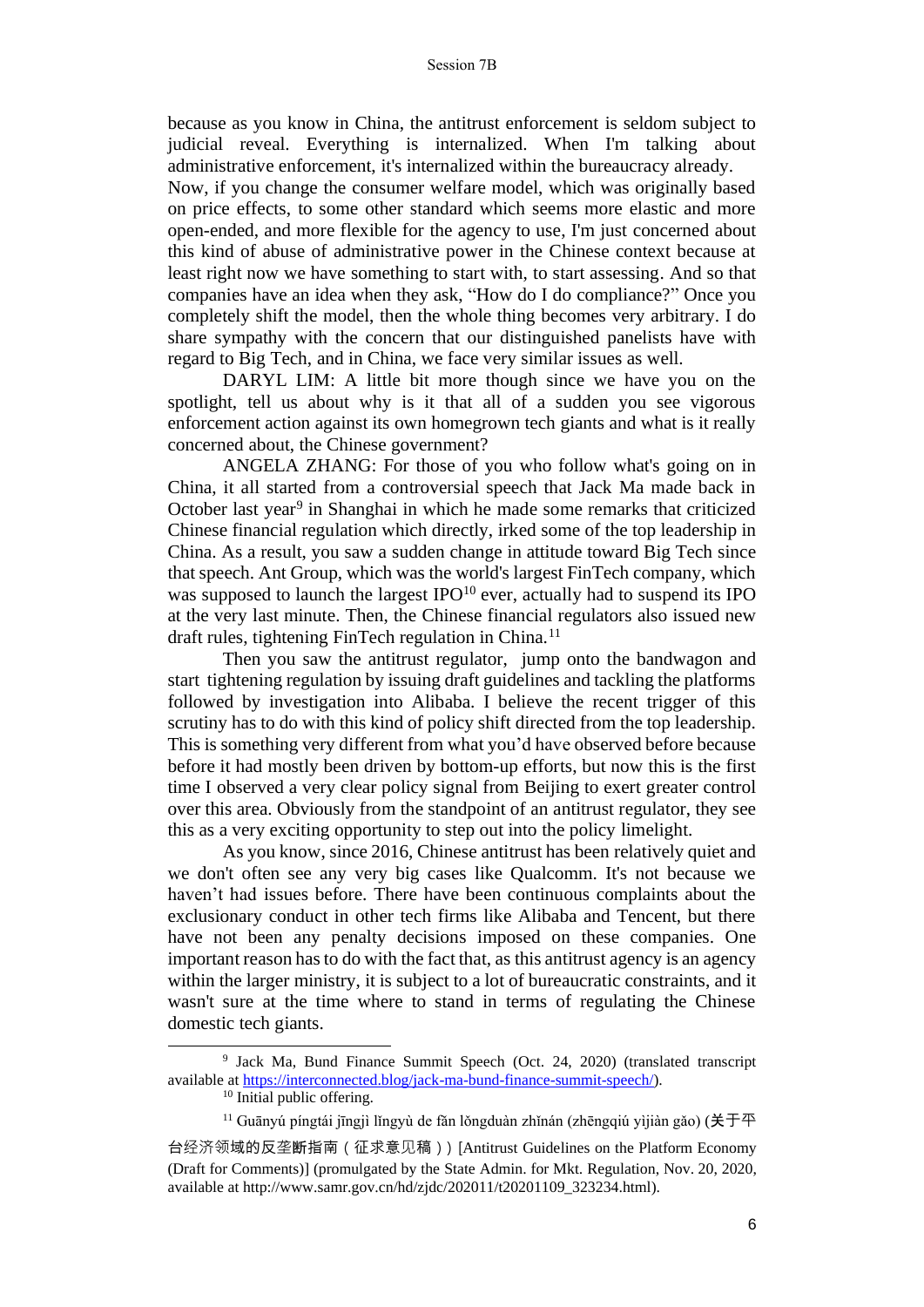If we are thinking about technical nationalism, why would you use your own antitrust law to crack down on your own most innovative firms? That explains why the antitrust regulator has been quite tolerant and cautious in dealing with these issues. They're trying to apply other more lenient tools, like, the Anti-unfair Competition Law or the E-commerce Law to deal with some of these cases.

DARYL LIM: Help us to understand, in terms of predicting what's to come, should they look at [inaudible] this is how they're going to apply the Chinese Competition Laws. Should they look at the US model or is the Chinese government really creating its own path?

ANGELA ZHANG: I think the Chinese government is definitely exceptional in this, regardless. No way they're going to follow the EU or the US model given the fact, as we just talked about, that there are not Western checks and balances in China, but rather there is a Chinese style of checks and balances which is something I've been writing about in my book, and more generally, about this power fragmentation in China, where you see many different agencies having overlapping responsibilities over these platform businesses.

Now the question becomes should we use Antitrust Law to deal with this problem, should we use financial regulation, and what about data privacy? I think, there are many different moving pieces right now that concern the regulation of Big Tech. I believe these bureaucratic politics will continue to play out and affect the ongoing regulation of big tech in China.

DARYL LIM: Thanks, Angela. I know Thibault had a comment and then we'll go to Damien. Thibault.

THIBAULT SCHREPEL: It seems to me that when it comes to the debate regarding the consumer welfare standards, in the US it's very much market-based even when you hear in the reports sent to the Congress that's Big Tech is bad for the press and in the media, it's always taking market metrics saying it's bad because look at the advertisement revenues and so on. In Europe, what we have is that we very much have a discussion, which is market versus non-market, good for the market versus bad for the environment. That's something which is potentially a bit different.

When it comes to within the market and the consumer, it's true that in Europe, we see that consumer welfare isn't always about prices, but I think we have to understand the tech and the business model a bit better because when I read in the European Commission decision that reduction of choice always equals a reduction of consumer welfare, I think this isn't true. We have a lot of behavioral studies showing that a certain type of reduction may actually be good for consumers meaning that the question in my view should be when the big tech companies reducing choice are they doing that in a way, which is good for consumers, which is the possibility or are they doing that in a way, which is good for them? If you simply say less choice equals bad for consumer you never get to ask the right question, which is why I think the Google case is so problematic while again, the practice may very much be anti-competitive.<sup>12</sup>

DARYL LIM: By the way, Thibault, what do you think of *Trinko*? 13 THIBAULT SCHREPEL: Of the *Trinko* case in the US?

<sup>&</sup>lt;sup>12</sup> Summary of Commission Decision of 27 June 2017 Relating to a Proceeding under Article 102 of the Treaty on the Functioning of the European Union and Article 54 of the EEA Agreement (Case AT.39740 — Google Search (Shopping)), 2018 O.J. (C 9).

<sup>&</sup>lt;sup>13</sup> Verizon Commc'ns Inc. v. L. Offs. of Curtis V. Trinko, LLP, 540 U.S. 398 (2004).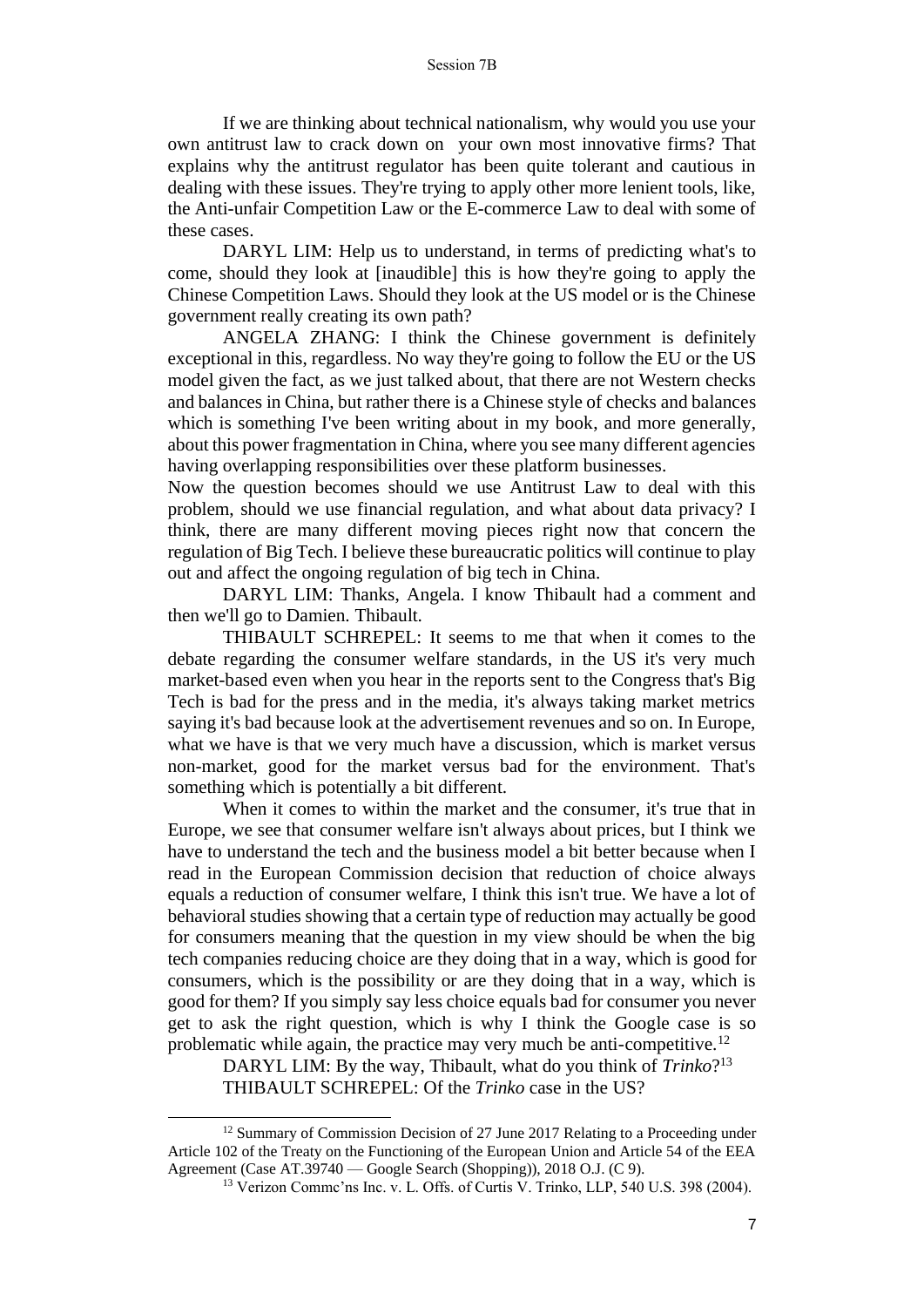DARYL LIM: Yes. It also echoes exactly what you're saying.

THIBAULT SCHREPEL: Well, yes, it's a long discussion, but when it comes especially to choice reduction in that case. Well, I know everything you say but *Trinko* might be controversial. Overall, I think it's pretty much a good decision for the reason that I just explained. I see some other issues in the case that we could be discussing as well.

DARYL LIM: All right. Thanks, Thibault. Bill.

WILLIAM E. KOVACIC: Daryl, could I make one comment on the implication of the developments that Angela just referred to? That is, I see a tremendous amount of pressure building on the new leadership of the US agencies, both the acting chairwoman Rebecca Kelly Slaughter and the person to be named for the Department of Justice, a tremendous amount of pressure to reformulate the goals of the US system. I think it means that they will no longer be outwardly speaking about consumer welfare because it does have so much fright attached to it. I think they're going to be speaking in broader pluralistic terms about goals.

In particular, I would predict by the end of the year, the US will start going on a global apology tour, basically, to say for the last 40 years, we have misled you by our own formulation of what we think the purposes of the antitrust laws are and we will be the last to tell you that your own distinctive views about what you should do is improper. In short, do what you want and do a lot of it.

DARYL LIM: We're going to come back to what antitrust is going to look like in the Biden administration in just a moment. Damien, I want to give you a chance to weigh in, and then we'll get to the point that Charlotte mentioned earlier about the Klobuchar Bill which actually ties in with the antitrust reform that Bill was talking about. Damien.

DAMIEN GERADIN: Perhaps just to respond to Bill. In fact, I think people will not care very much about that global tour because when I started 30 years ago, we were all looking at the US and we were using US case books and reading US cases and the main antitrust scholars were all American. It has changed. I think that unfortunately, or fortunately–who knows, it depends on your viewpoints–US antitrust has become largely irrelevant as a global standard. I think that the European model has become more prominent and I think it's not necessarily because it's better, but simply because it's more adaptable.

An agency-based model which is more interventionist in nature is probably more attractive to many nations than the US system, which is more litigation-based. Anyway, it's a bit of a digression. Now let's speak about digital platforms and what's happening in Europe. Well, I think that unlike in the United States for the past 15 to 20 years, we've had a lot of antitrust enforcement when it comes to digital platforms, starting with Microsoft in the 1990s, which led to the famous decision adopted from  $2003$ ,<sup>14</sup> and since then it never really stopped. We've had three Google investigations with three infringement  $decision<sup>15</sup>$  and fines. There's still a couple of Google investigations pending. We've got an investigation against Apple, we've got two against Amazon, one

<sup>14</sup> Commission Decision, 2004 O.J. (L 32) 23.

<sup>&</sup>lt;sup>15</sup> Summary of Commission Decision of 27 June 2017, 2018 O.J. (C 9) 11; Summary of Commission Decision of 18 July 2018, 2019 O.J. (C 402) 19; Summary of Commission Decision of 20 March 2019, 2020 O.J. (C 369) 6.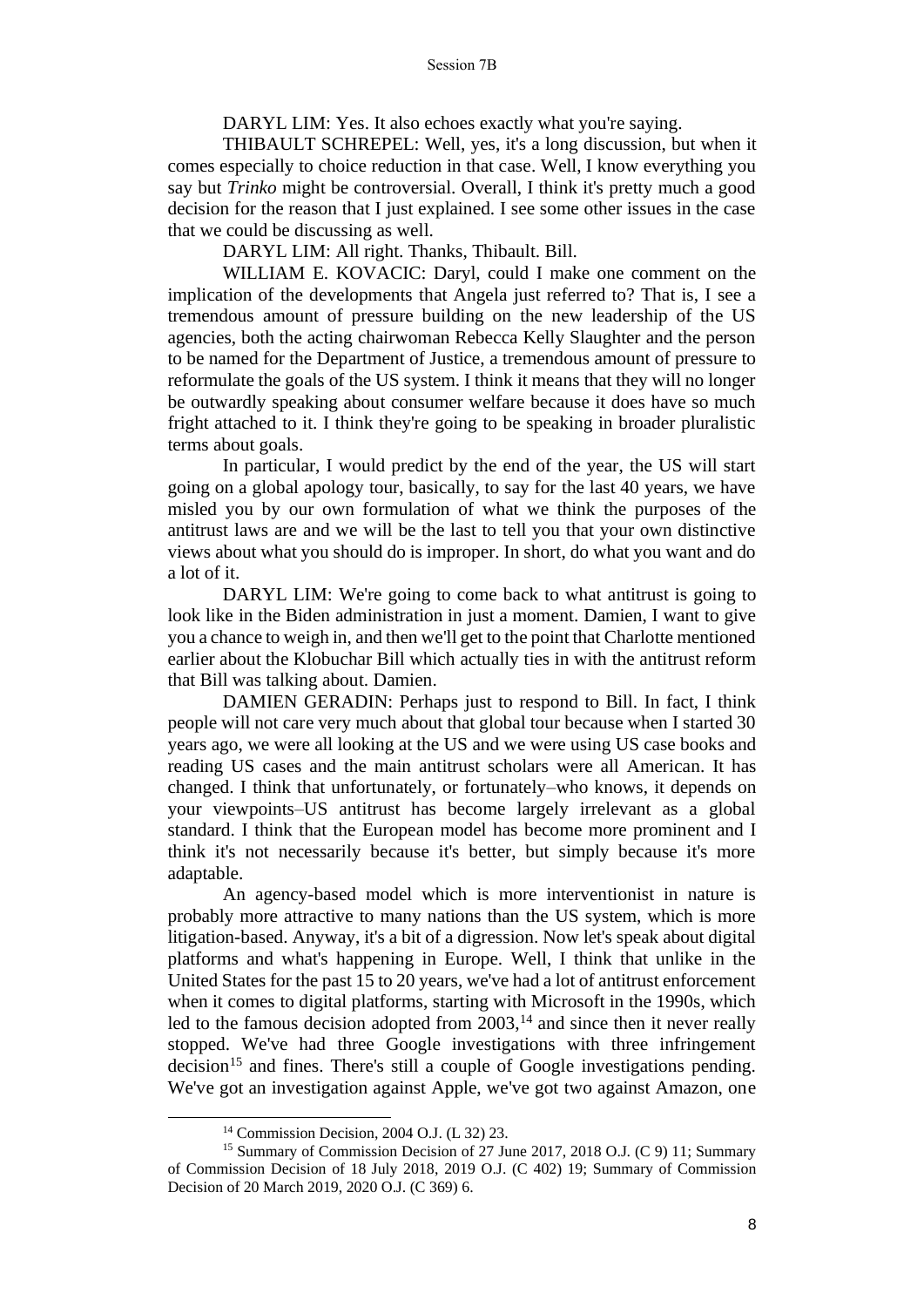against Facebook. I'm just mentioning the EU level. I'm not mentioning the member states, because if you add the member states you can probably add another 10 to 15 investigations against the big platforms.

All these investigations and decisions essentially follow the same model, which is one of so-called vertical leveraging, which is that the theory of harm is that you've got a platform which is dominant on an upstream market. It can be Search, it can be the App Store, it can be whatever, and it will leverage its market power upstream in order to distort competition downstream. This is, for example, the claim made by Spotify in its complaint against Apple, which is that Apple would be using its control of the App Store to distort competition on the downstream market for music streaming. That's basically the main theory of harm.

Now, what is not so well-known is that despite all this enforcement there's a general view in the EU that antitrust enforcement has been unsuccessful to tame the platforms. In particular, the two main Google decisions, which are the Shopping decision<sup>16</sup> and the Android decision,<sup>17</sup> didn't do very much. They achieved very little because the remedies were weak and not very well enforced. Therefore, I think there is a growing consensus that antitrust is not the right tool if you want more competition in digital markets.

One other thing that is often referred to is that competition or investigations are very slow. They're slow for obvious reasons, which is that you have to do a number of things in order to establish an infringement; which is to define markets, to establish dominance, to do an effects-based analysis to look at possible objective justification. This takes a lot of time. This is very complicated, and therefore it might not be the right tool if you need a quick remedy to a problem. In the past few years, the thinking has shifted towards adopting what we call often *ex ante* legislation, which would be a regulatory framework that would apply before the harm is created; that's why it's called *ex ante*.

We've got two major proposals: one in the EU, the other one in the UK. The one in the EU is the proposal for Digital Markets Act<sup>18</sup> or DMA proposal, and there are three main pillars in that proposal. One is that it would apply only to designated gatekeepers. There are a certain number of criteria for a gatekeeper to be designated, essentially quantitative criteria, although it's a presumption-based system, so even if you meet the quantitative criteria you can still try to prove that in fact, you're not a gatekeeper.

Then there would be a list of 18 obligations that designated gatekeepers would have to comply with. Many of them find their root in competition cases such as, for example, self-referencing, some form of tying, and so on and so forth. Then there's a centralized enforcement system, in that it would be the European Commission that would designate the gatekeepers, and if the gatekeepers do not stick to their obligations, would basically go after them.

That's the European model. It's an intellectual revolution in the sense that it's not competition law. It's not intended to be competition law because the idea is basically to make things simpler in the sense that you don't have to define

<sup>16</sup> Summary of Commission Decision of 27 June 2017, 2018 O.J. (C 9) 11.

<sup>&</sup>lt;sup>17</sup> Summary of Commission Decision of 18 July 2018, 2019 O.J. (C 402) 19.

<sup>18</sup> *Commission Proposal for a Regulation of the European Parliament and of the Council on Contestable and Fair Markets in the Digital Sector (Digital Markets Act)*, COM (2020) 842 final (Dec. 15, 2020).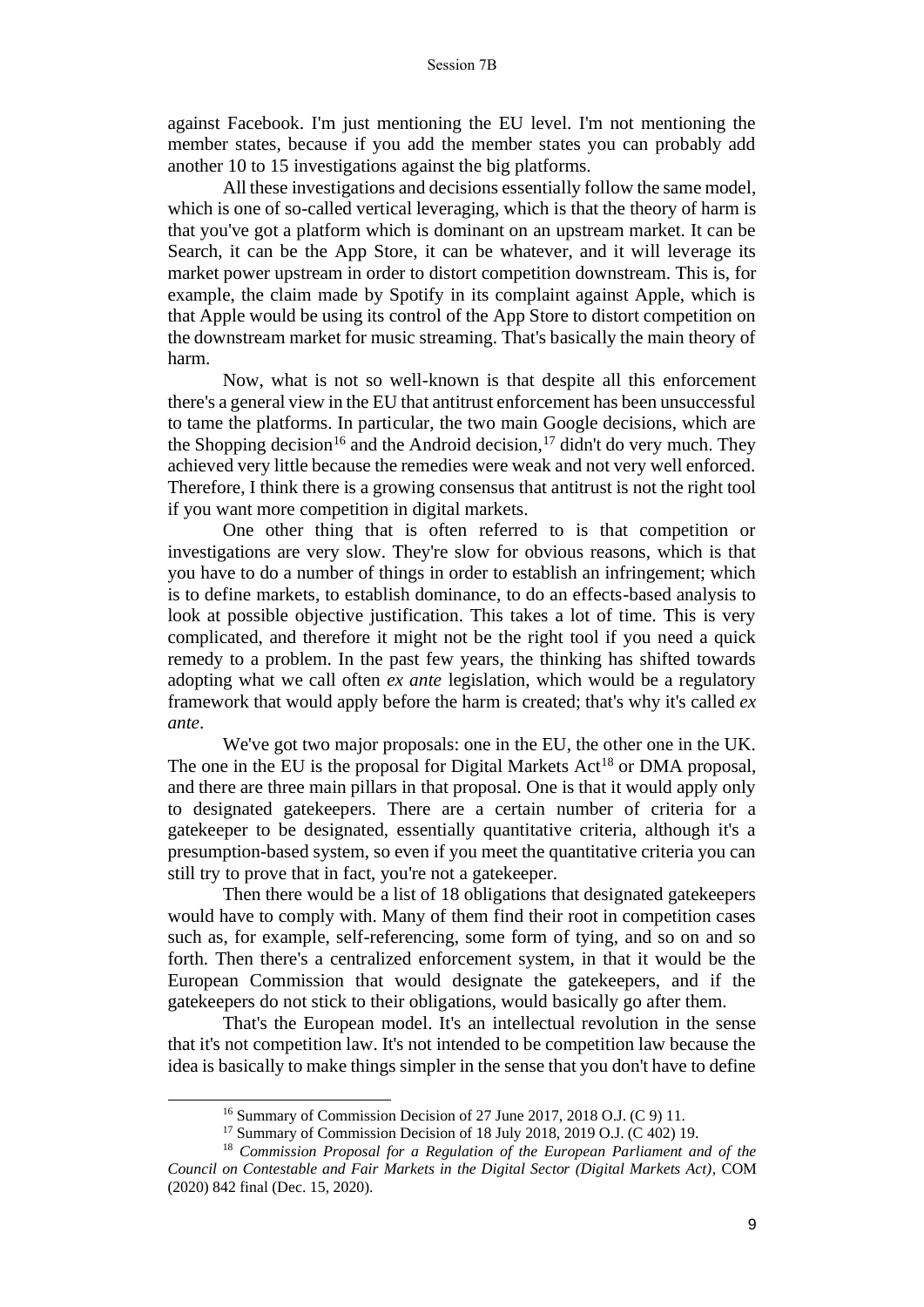markets, show dominance. The criteria are different. There's no reference to consumer welfare. The Commission doesn't have to do an ethics-based analysis, so we switch for a regulatory framework than any sort of competition framework. Now we can discuss whether or not it's a good idea. I just wanted to point out that this is, of course, very different from competition law. Perhaps it belongs to competition policy, but certainly not competition law.

DARYL LIM: That's a good point to pause and take as a segue to briefly talk about the Klobuchar Bill, because I think it also contains provisions which mirror what you just described, Damien. Let's let somebody just very quickly tell us what are the key essentials in the Klobuchar Bill, and then what are the chances it actually will pass in Congress?

Did you raise your hand to answer that question, Angela, or did you want to say something else?

ANGELA ZHANG: No, I actually want to weigh in on a few points that Damien addressed [crosstalk].

DARYL LIM: Just hang on. Let's focus on that question first, and then we'll come back to Damien.

THOMAS B. NACHBAR: Well, I think, actually, one of the interesting things about the Klobuchar Bill is what you think the key provisions are depends on how you read it. It purports to change the standard for mergers under Section 7,<sup>19</sup> which would be a pretty significant change from substantially lessening competition intended to create a monopoly to appreciable risk of materially lessening competition. I think that's probably the most sort of-- Well, I don't know. It also adds a new exclusionary conduct defense<sup>20</sup> in Section 26a of the Clayton  $Act^{21}$  as well.

I think it's hard to know what changes like that are going to mean. Appreciable risk of materially lessening competition seems to me to be a clear signal to courts to tighten the standard, but also seems to me to be a standard that's an interpretable standard. The bill relies on a number of presumptions. It sort of has a love-hate relationship with relevant markets at some level, in that it in some cases relies more heavily on market definition and presumptions with regard to market share, and in other places obviates the requirement to engage in market definition.

It does a lot, and I think that down to right establishing, trying to define the idea of industrial disruption, which I think is something that we've been talking about all along. Charlotte's point about quality versus innovation, I'm not sure there's a quality case that's not about innovation, or really more an innovation case that's not about quality. I'm not sure how closely or how much you would distinguish between the two of them. It seems to try to take both to make some fundamental changes about antitrust, but then also really tries to, in some cases, be very, very specific in its provisions.

For instance, it basically, I think, tries to overrule the *American Express*  $case^{22}$  with regard to the harm that multi-sided market platform providers, basically, whether or not they have to harm more than one side of the market. As a result, I've stopped prognosticating about the likelihood that provisions are

<sup>&</sup>lt;sup>19</sup> Competition and Antitrust Law Enforcement Reform Act of 2021, 117th Cong. § 7 (2021).

<sup>20</sup> *Id.* § 9.

<sup>21</sup> 15 U.S.C. 12 et seq.

<sup>22</sup> Ohio v. Am. Express Co., 138 S. Ct. 2274 (2018).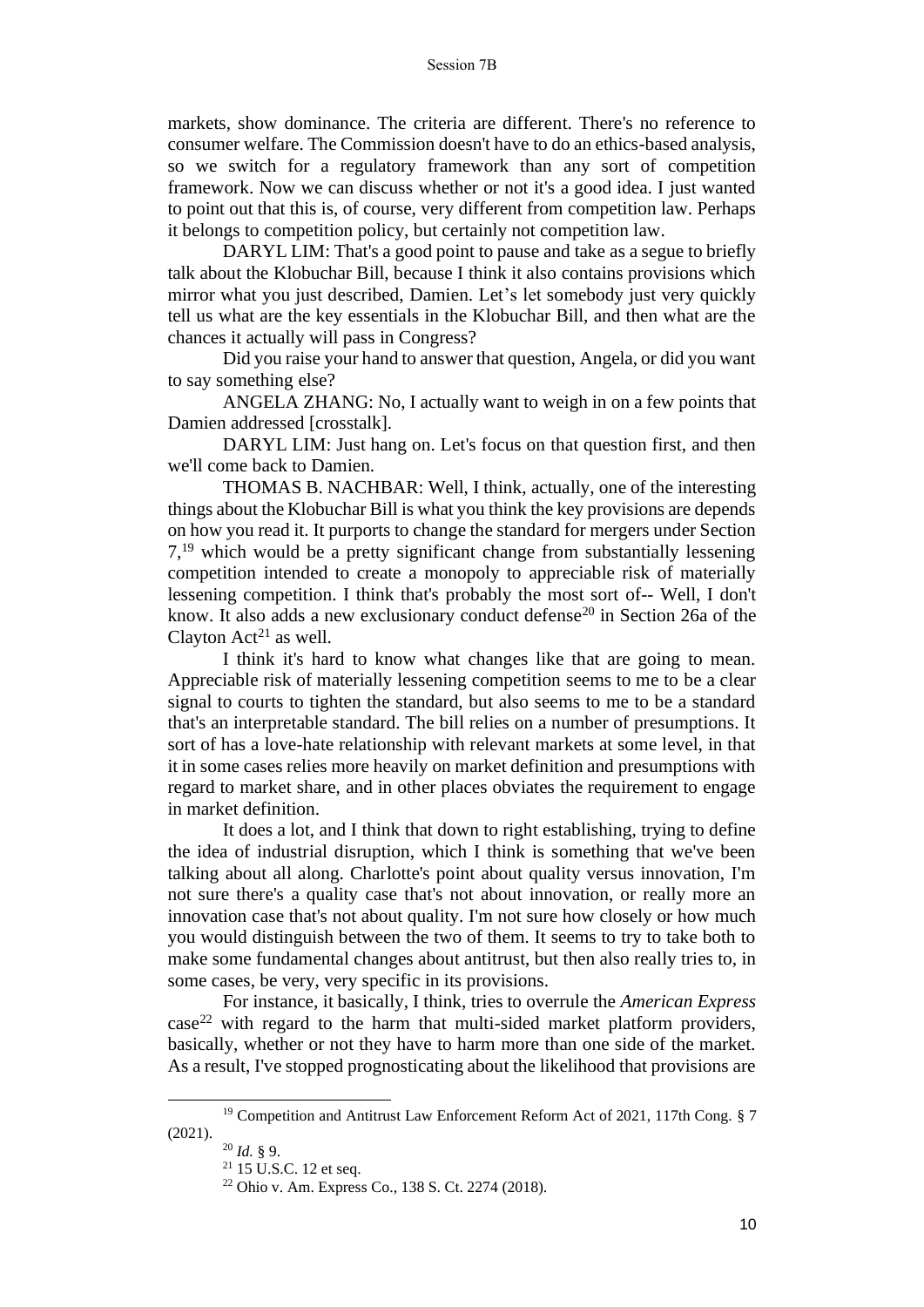going to pass because the only thing that's consistent about that is my inaccuracy. It does seem to capture a bunch of pretty disparate ideas together, some of them really quite broad, that I think could prompt some interesting conversations.

Some of them very specific, and I think that really go to the kinds of problems that Charlotte and Damien were talking about that are specific to these providers. You have to wonder whether you're going to see those changes happen through the antitrust law as this bill would sort of suggest, or if they're going to happen in other ways. It's not static. If there is more robust privacy regulation or data regulation, generally I would foresee a lot of the pressure for these changes to platforms changing, at least with regard to competition law.

Again, I think how you look at the Klobuchar Bill depends a little bit on what you find in it that's interesting. From my perspective, it really seems to try to get at some pretty disparate problems, some of them fundamental, and some of them really quite specific.

DARYL LIM: All right. Thanks, Tom. I'm going to go to Angela and then after that, I'm going to take one question from the Q and A on data management. If you want to have a quick look at that, you can have a look at that while Angela answers. Angela, what was your point?

ANGELA ZHANG: My point is actually a reaction to both Damien, Tom, and Charlotte. All your points are about competition law. We need some fundamental changes to competition law. Right now, there's so much dissatisfaction with it. Some jurisdictions like EU or others are moving towards a completely different sphere such as increased regulation to deal with this. I just wonder two things. Instead of thinking about regulation, can we also think about, for instance, greater international competition?

For instance, in the Facebook example, Facebook did fear the competition from a Chinese company, ByteDance, which owns TikTok, and that was deemed a very fierce competitor to Facebook. If there is potential room for welcoming more, or lowering the barriers of foreign investment and welcoming more international competition, maybe that would solve some of the competition issues that are giving us a headache today.

I'm not saying this because I was raised in Hong Kong and I advocate for China, but I do think that the Chinese tech giants– because if you look around the world, only the United States and China have fostered tech giants, and Chinese companies, especially those in the consumer internet businesses have become fierce competitors. If you let these companies go on the global stage and compete with the US Big Tech, I don't think it's a clear black and white situation in which we watch to see which player ultimately wins the competition scene. I think we need complete out-of-the-box thinking of what we can do to try to inject more competition into the space here.

On Damien's point about creating more regulation for Big Tech; I'm just worried that actually, it might make them even stronger. What doesn't kill them makes them stronger because they already have deep pockets, they have good compliance teams, so they can do better than other smaller players.

DARYL LIM: All right. Thanks, Angela. Very quickly, if you want, Charlotte, do you want to answer [crosstalk] that question from the audience? Okay, go ahead. Then we'll move on to AI. Go ahead.

CHARLOTTE SLAIMAN: Daryl, I wanted to respond to Angela's last point about the idea that regulation might make the platform stronger. This is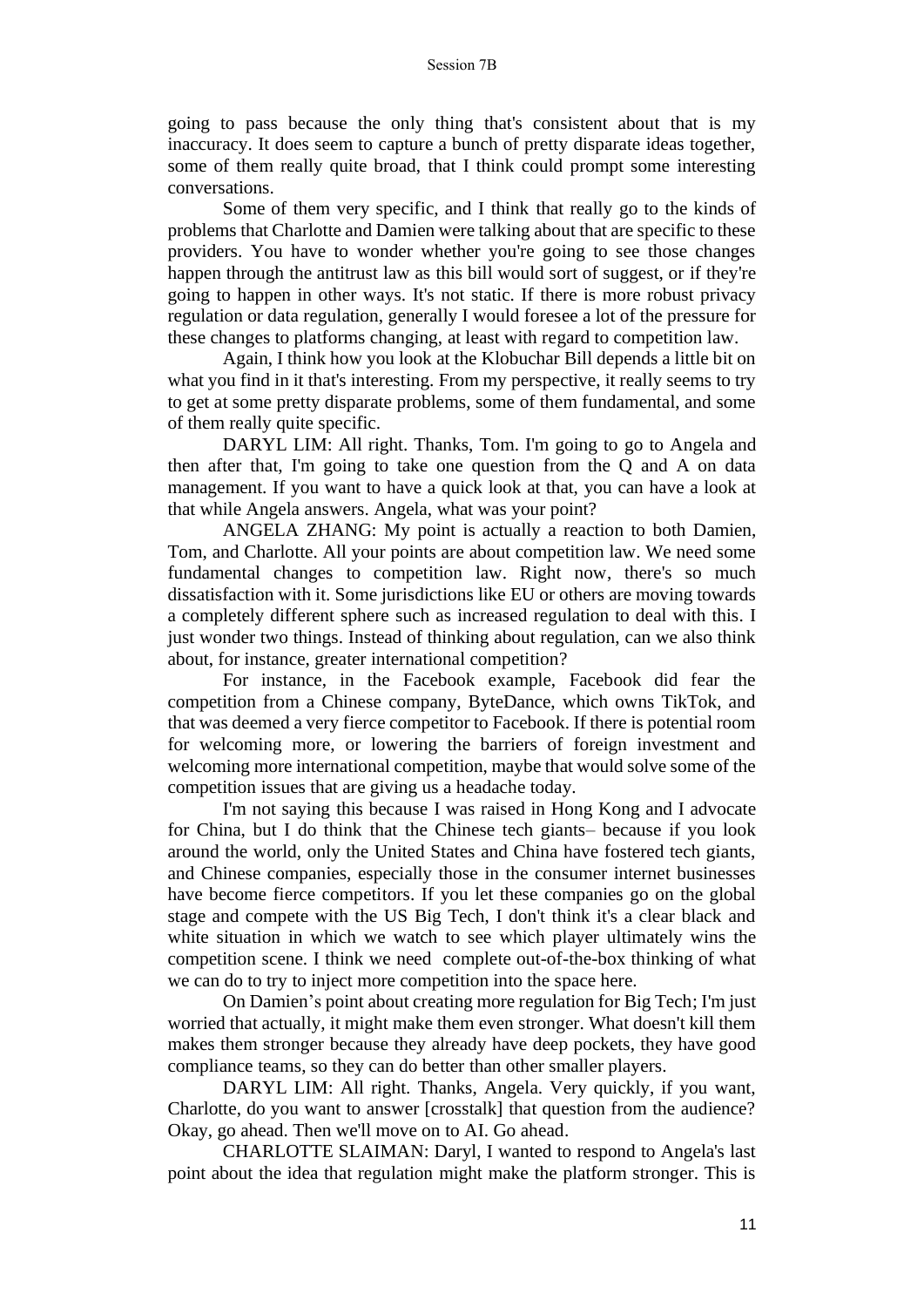an argument that I hear a lot in our US discussions. I think it's something that we should take seriously, but it's not the end of the conversation. There are really important pro-competition regulations that are really actually targeted at having the opposite effect. I think there is in the US sometimes a knee-jerk reaction that any kind of regulation is going to protect monopolies.

The regulations that we are talking about, very similar to what Damien was talking about in the EU context, are really going to promote competition and target monopolies that the platforms have and the gatekeeper power that they have. We're very carefully trying to target them to not have that effect.

Just to respond to the sort of back and forth that Tom and Damien were having about antitrust and regulation or competition law and competition policy, I really think it's not an "either/or," it's a "yes/and." I think that also applies there to the next question about privacy. We need both new privacy laws, we need antitrust reform, and we need these pro-competition regulations. This is a huge problem, and so we're going to need to use all of these tools to address that [crosstalk].

DARYL LIM: All right, thanks. Any final thoughts about digital platforms before we move on to AI?

THIBAULT SCHREPEL: Yes.

DARYL LIM: Yes, Thibault.

THIBAULT SCHREPEL: I agree, but only partially. If you take the DMA, it's a good example, it will probably reinforce competition between big platform and startups if they can access the infrastructure. However, let us say that I'm Facebook and I want to come up with a new search engine, and to put a good one in the market will use the data coming from facebook.com. Well, I cannot do that with the DMA, meaning that it may protect Google's dominant position in that market, meaning that the competition between the tech giants may actually be reduced because of the DMA. I think it's very complex, especially if you consider all of the different levels within the industry.

DARYL LIM: All right, thank you. Bill?

WILLIAM E. KOVACIC: Daryl, I'm going to try to take up the point that Tom wisely ducked, which is to predict what's going to happen. I very much like Tom's description of what the Klobuchar Bill seeks to do, which is to give a general push to the courts to be more accepting of different theories of liability. There's going to be a real difficulty for the proponents of legislative change to decide where their strategy is going to be.

There are some things in the Klobuchar Bill, such as giving the agencies more money, that probably will command broad support, but if they want to build the larger coalition, especially to tap the immediate Republican antagonism towards Big Tech, for reasons dealing more with the filtering and presentation of use, they're going to have hard choices to make about what to queue up. At least some of the Republican leadership, such as Congressman Buck in the House of Representatives, who said, "I'd like a program focused on tech--" has said a couple of other things. One is, "I don't want a big package that goes beyond Big Tech," and second, "I don't want to create a new regulatory apparatus."

I think if we're thinking about the sequencing of measures, I think we get resources first, we probably take on mergers second, abusive dominance third, and then a residual discussion about whether to give, say the FTC, rulemaking authority to do more ambitious things. But as you go through that chain,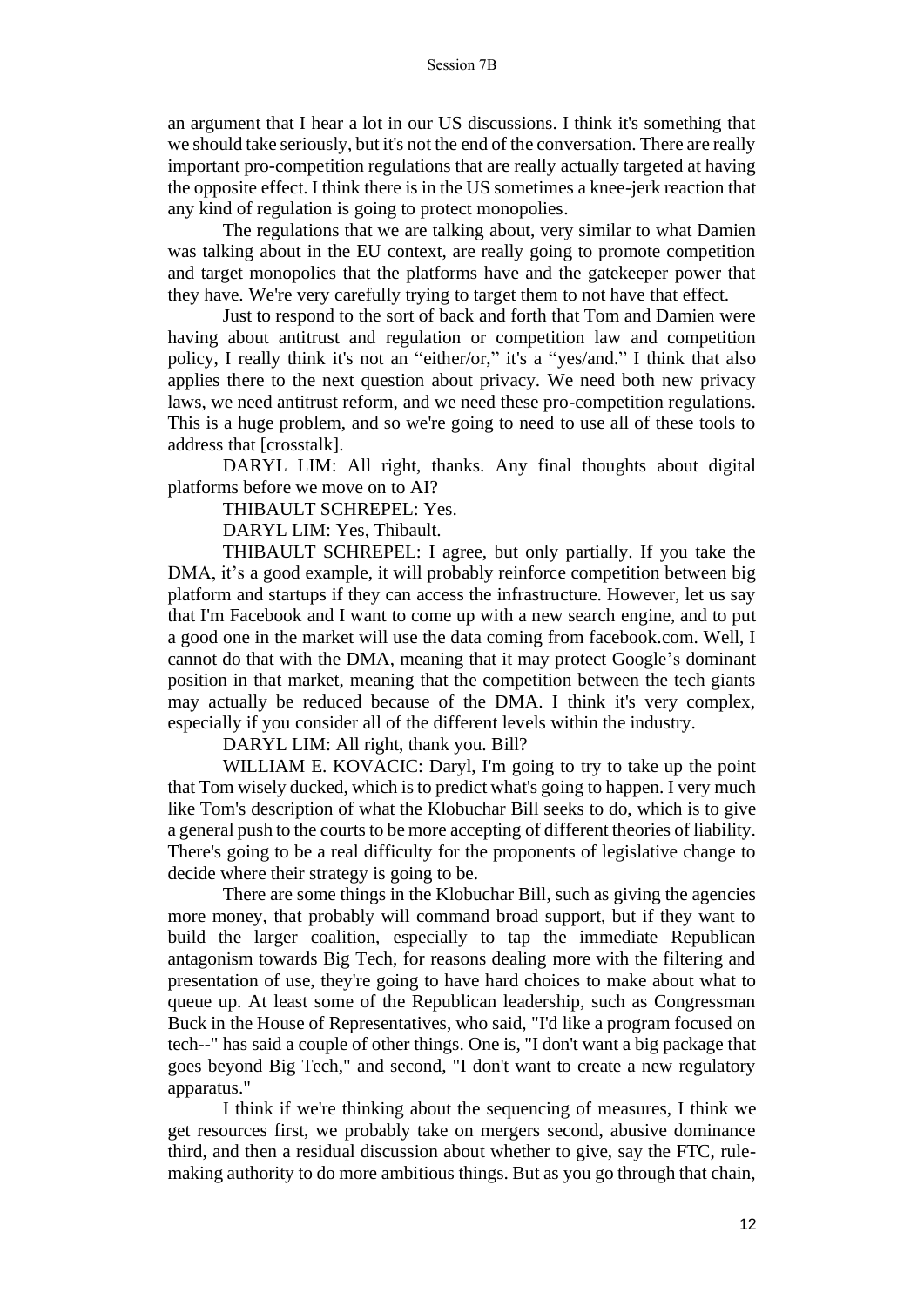you come up with a more difficult set of coalition-building exercises in the Congress. The simple place I think they'll start is give the agencies more money, and Senator Klobuchar wants to double their budgets.

DARYL LIM: Thanks, Bill. Thibault, I see there's a question that's directed to you in the Q and A. Do you want to quickly answer that as we transition to–

THIBAULT SCHREPEL: Sure, and I'll be quick.

DARYL LIM: Go ahead.

THIBAULT SCHREPEL: It relates to your *Trinko* decision in a sense. What I was referring to is really much the relationship between Big Tech and consumers. There we have some studies regarding the choice paradox, where if you give 50 different options to consumers they will take the first one in front of them, but if you only reduce that to six, then potentially they may want to consider the different options. It's just an example proving that less choice might be good for consumers.

Again, I'm not saying this is always the case, but this is pretty much the business model of google.com, facebook.com, Instagram. They reduce choice so that you will only see information that you want supposedly. Of course, it's not as easy, but that's the idea. When it comes to  $B2B<sup>23</sup>$  relationships, then choice reduction, I think, takes a different nature, but then it relates indeed to *Trinko* and the duty to help your rivals and so on. This is not what I was referring to in my comments earlier.

DARYL LIM: Okay. Thanks, Thibault. Now switching gears, but also in some ways related to what we've been discussing, dealing about innovation, nascent acquisitions, and so on, is this idea that district court judges, and sometimes even the agencies themselves, have difficulty being able to quantify and administer the law because antitrust law has become so complicated.

Now enter artificial intelligence, and the question that many people are seized with, in particular an outfit at Stanford University which Thibault and Bill are both involved in, one as an advisory board member and the other one as the person heading the project, is can artificial intelligence actually help with antitrust enforcement and analysis? Thibault and Bill, why don't you start us off and tell us a little bit about this project called Computational Antitrust?

THIBAULT SCHREPEL: Happy to. I'll be very brief. Over the past 10 years, I have been reading lots of papers explaining how AI might be bad for competition. A few papers explain how it might be useful for competition sometimes, but it was really much regarding the substance of what AI is doing on the market. I thought to myself, "What about agencies using AI and, in a sense, fighting fire with fire?" Although it's a [unintelligible**]** I don't like, but I like the analogy. You read very little about that, but then I got in touch with a few agencies and they were very much interested in that. Here and there they have a few programs where they try to do it, but it's nothing spectacular for now. The CMA, $^{24}$  those have about 50 computer scientists, so I think it's fair to say it's the world leader, the FTC, the  $DOJ<sub>1</sub><sup>25</sup>$  all moving in that direction as well. Very small agencies also are investigating the field. The idea of the project is to bring all of those agencies together, a bunch of academics, no money involved, whether public or private so it's purely an academic project, and to see where

<sup>&</sup>lt;sup>23</sup> Business-to-business.

<sup>&</sup>lt;sup>24</sup> Competition and Markets Authority.

<sup>&</sup>lt;sup>25</sup> Department of Justice.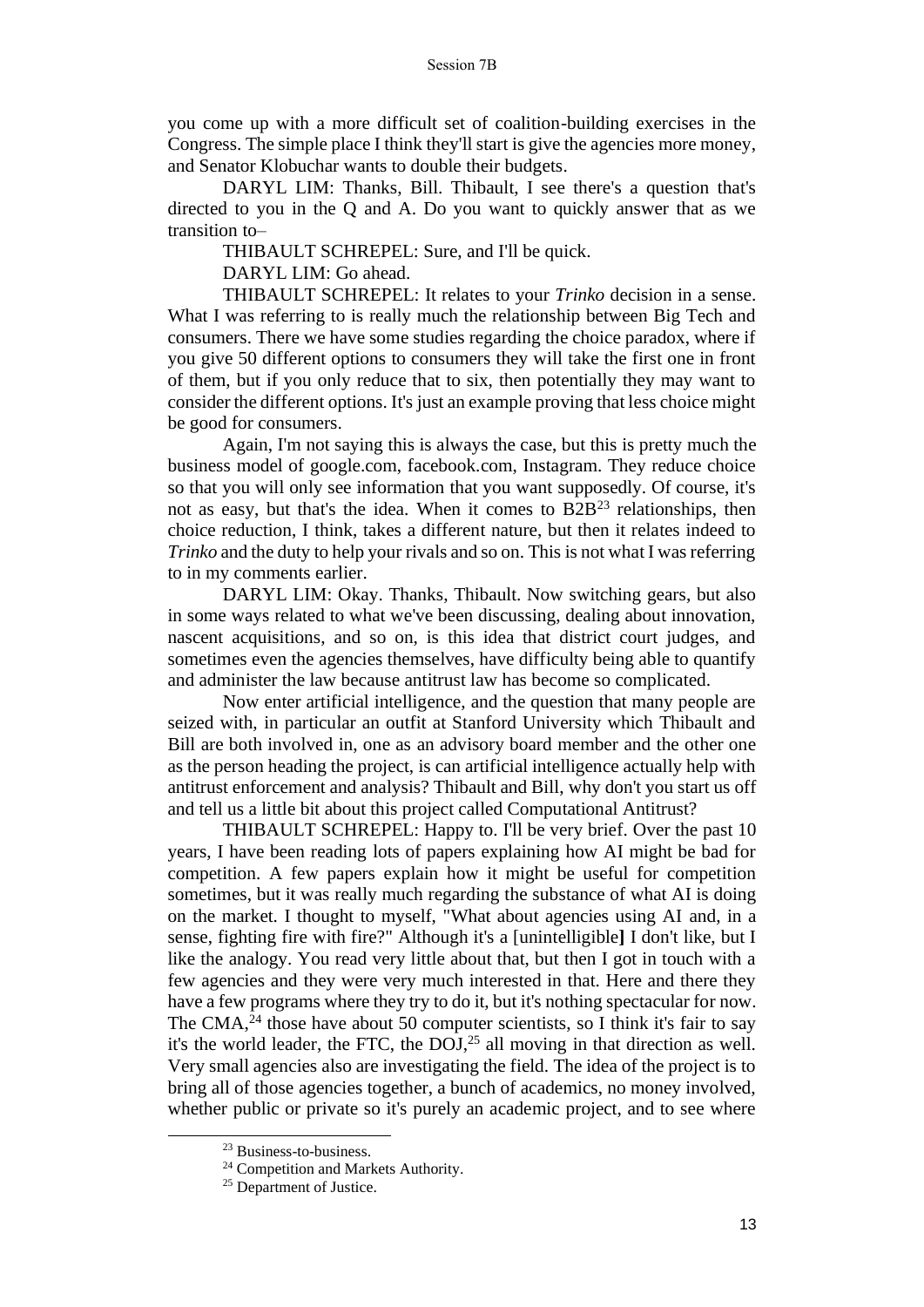AI can help. If you take merger control it's obvious, if you take cartel detection it's also obvious. If you scrap the market you could do national language processing to analyze company documents. You could do machine learning on agencies' own case law. We published a paper where they've done that on the FTC decision, actually finding that in the pharma markets, when companies implement one practice, they tend also to implement another one which was invisible to human eyes.<sup>26</sup>

There is a potential, there is also a risk. Not everything can be calculated and computed, and we need to discuss when we have some computable elements and non-computable elements what do we do? There are rooms for lawyers, but the idea indeed is to at least put the subject on the table and to see what we can develop in the field. Indeed, Bill is one of the advisory board member. Maybe, Bill, the floor is yours if you want to say something.

DARYL LIM: I just also wanted to mention before Bill started that one of the many hats that Bill wears is also one that's related to the CMA. I'm glad that you mentioned that so I can recognize Bill's work at the CMA. Bill, just to tee up the question and perhaps focus it a little bit for you is, you've spent a lifetime in antitrust law, and presumably, Thibault or somebody from the project came to you knocking and said, "Hey, we have got this new thing. Would you serve as a board member?" What went through your mind and what ultimately convinced you this was something that you wanted to be part of?

WILLIAM E. KOVACIC: I should mention that I don't speak for the CMA but I certainly am informed by its experience. I think what was, to me, a brilliant intuition of Thibault's was the recognition that agencies needed much greater indigenous capacity to do good technical work in this area. Both to do an accurate diagnosis of what is taking place in these sectors, that is to know what's going on, to understand the technical developments. Not to understand them five years later but to understand them as they unfold.

Second, that agencies individually and collectively have something that might be called big antitrust data. That is, they have large bodies of experience and knowledge, but it tends to be disaggregated and not always brought effectively to bear upon the resolution of specific problems. I've certainly seen at the CMA, which has built an extraordinary capability, that there's an awareness now inside the House that this is a great asset in running specific cases, in examining developments, and interpreting those developments.

I think the brilliant feature of Thibault's initiative here was to realize that not simply was it a matter of individual initiative for specific agencies, but that if they pool their efforts, discuss techniques, methodologies, learning, that collectively they can go down the learning curve so much faster than they would otherwise. Then if they don't do this, they can talk all they want about digital regulation. All the discussions of the agencies are usually publicly filled with great assurances about how they're doing precise, careful surgery to deal with the malignancy but not any of the healthy tissue.

You can talk about that all you want, but if you do not have the team and the capacity to do that work well it's a fiction, or maybe even dangerous. I'm a big fan of the initiative.

DARYL LIM: Thanks. Two follow-up questions. One is, how does somebody–and we'll get to who the somebody is in a moment–go to these

<sup>26</sup> Giovanna Massarotto & Ashwin Ittoo, *Gleaning Insight from Antitrust Cases Using Machine Learning*, 1 STAN. COMPUTATIONAL ANTITRUST 16, 32–34 (2021).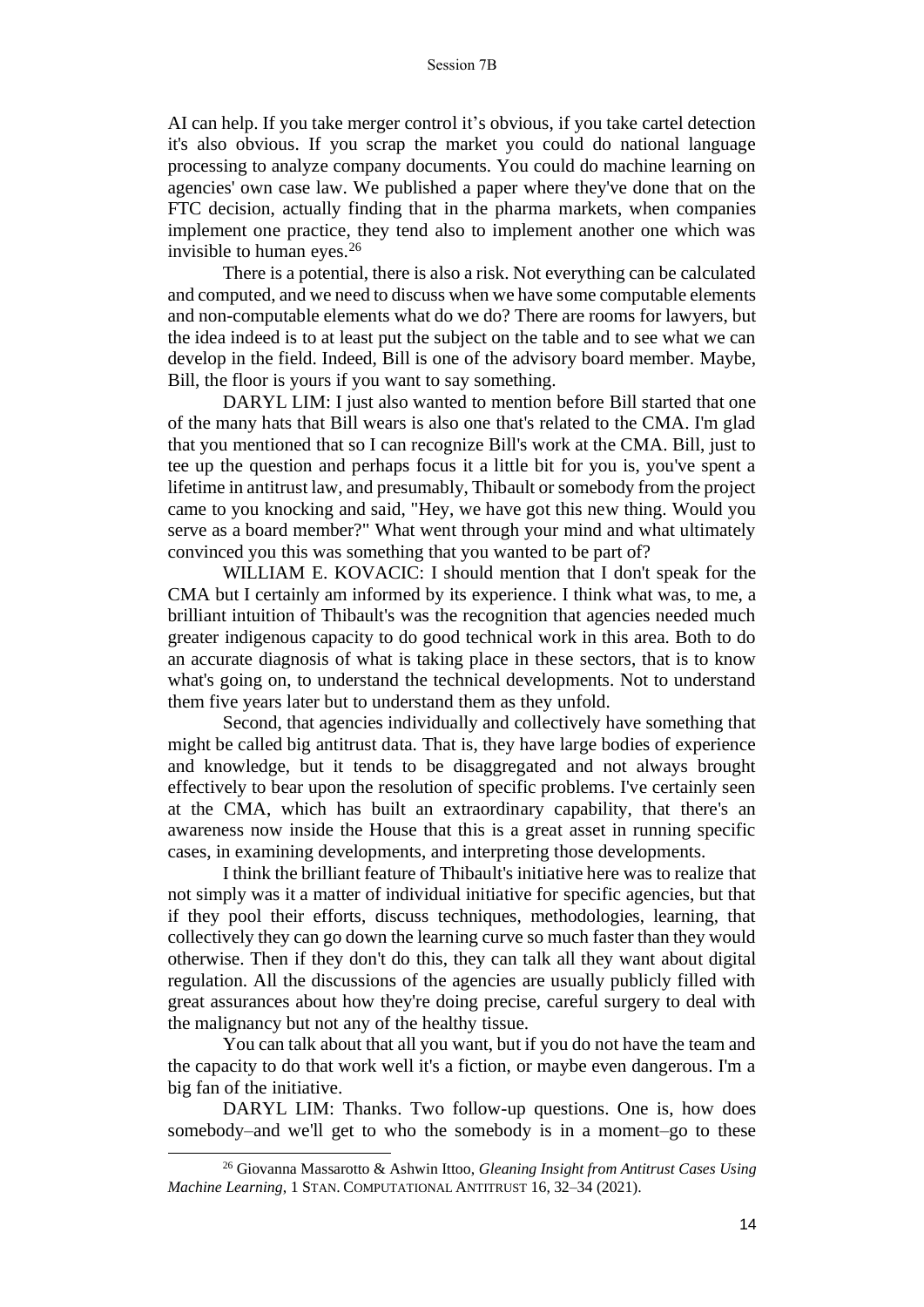agencies and sell it? What's the value proposition for them? What's in it for them? Two, who would be that somebody? Are we talking about the FTC, the DOJ? Are we talking about Thibault and his team or someone else?

WILLIAM E. KOVACIC: I think first and foremost for any initiative, whether you're deciding whether or not you want pre-merger notification, whether you want a leniency program, you have to persuade the potential adopter that it will make their lives better. That's step one. You do that by reference to things you've already done. I think one of the most effective exponents of that is someone who's done it. If you're going to buy an automobile, I suspect one thing you often do is to ask somebody who's already bought one and is using it, and ask, "What do you think?"

I think the most important sources of discussion, the proponents are going to be those who've done it, who showed that it worked, and can provide a bit of know-how about how to do it. One thing that Thibault's initiative does is to create a forum in which those ideas can be exchanged among authorities.

DARYL LIM: Thanks.

THIBAULT SCHREPEL: I simply wanted to say the agencies will send us each year a one to two-page report regarding all of the implementation of competitional tools they've been doing that year, and this will be public. That's the idea too. I think indeed it's very important even if you were to advise companies to know what the agency is doing to make sure that procedural fairness is here. If you don't understand computer science, how can you defend your clients?

We need to discuss all of that, but I wanted you to say, Daryl, don't you want to answer the question because you actually discussed that and mentioned the idea that potentially the FTC would be the better-placed agency, at least in the US, to actually take AI and try to use it in enforcement. Maybe the floor is yours.

DARYL LIM: Except that I try to avoid product placement. For those of you who are curious to see what Thibault is mentioning, I actually contributed a short paper on the question whether computational antitrust can succeed,  $27$  but this is not my time, this is the time for the panel. I'm going to invite the panel to weigh in to see if they have any thoughts in the last two and a half minutes that we have.

CHARLOTTE SLAIMAN: I'd just like to highlight Thibault's final point as he was explaining the idea that we have to be conscious of the nonquantitative measures. I think the history of antitrust that we were talking about in the beginning, the Consumer Welfare Standard, part of the problem that we're facing is there are components of the Consumer Welfare Standard that are easier to quantify, and courts have come to rely more on those.

I'm glad that Thibault is already thinking about this concern, but it's something that I'd be very concerned about that we have this, perhaps in the future, very effective great AI that is telling us so much about these quantitative measures. I wouldn't want the non-quantitative measures that I think are probably still very important to be left out and not considered as strongly. I'm glad you're thinking about that and I hope [crosstalk].

DARYL LIM: Thanks, Charlotte. Anyone else? Tom, Damien, Angela?

<sup>27</sup> Daryl Lim, *Can Computational Antitrust Succeed?*, 1 STAN. COMPUTATION ANTITRUST 38 (2021).